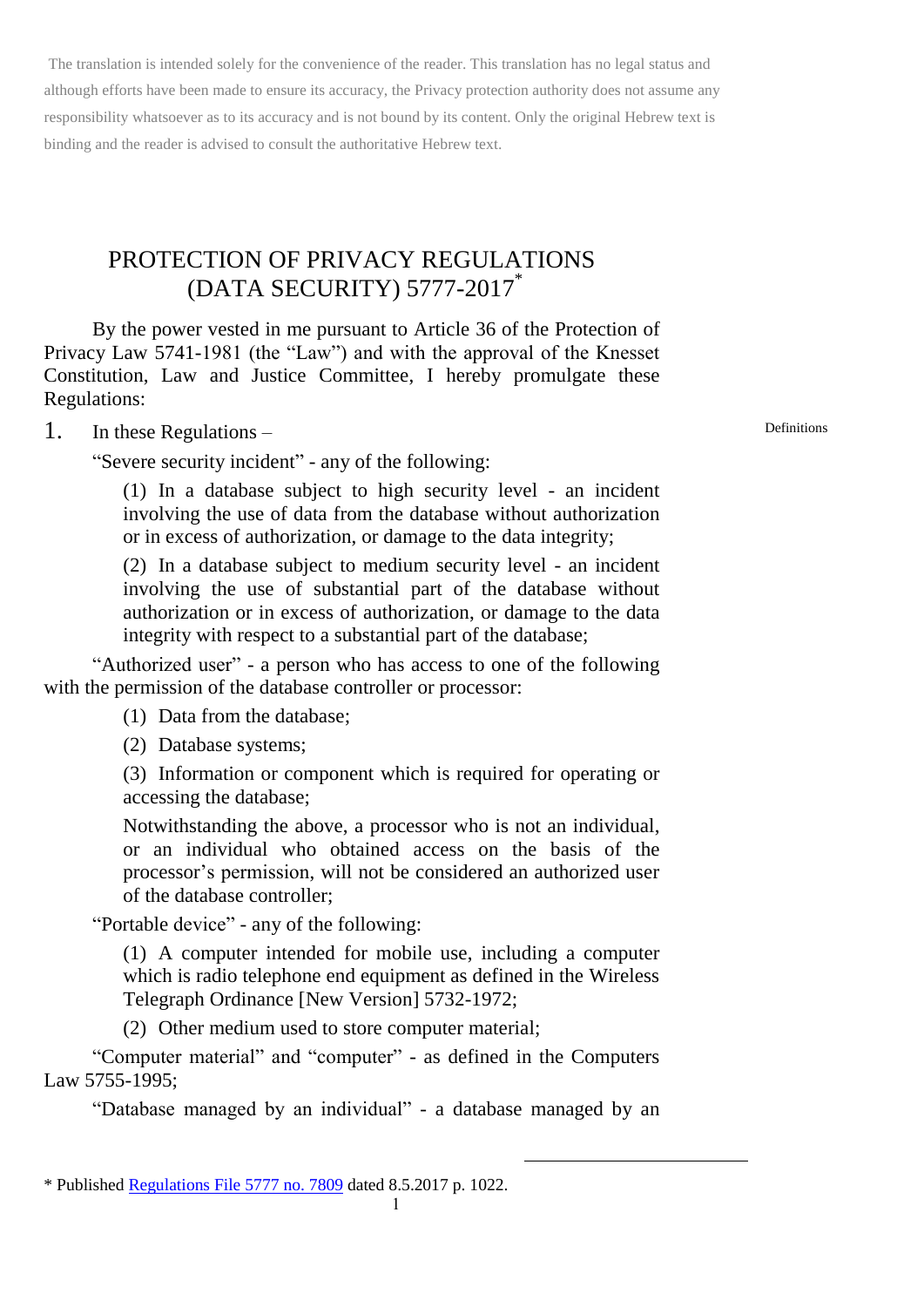individual or by a corporation owned by an individual, in which only the individual and at most two more authorized users are permitted to use, and are able to use the database, with the exception of the following databases:

> (1) A database whose main purpose is collecting data for the purpose of transferring it to a third party as part of regular professional activity, including direct mailing services;

> (2) A database which contains information about 10,000 or more persons;

> (3) A database which contains information in respect of which the database controller is subject to a professional duty of confidentiality by law or professional ethical principles;

"Databases subject to basic security level" - databases that are not of the kinds enumerated in the First or Second Schedule, and are not a database managed by an individual;

"Databases subject to medium security level" - databases of the kinds enumerated in the First Schedule, and are not a database managed by an individual;

"Databases subject to high security level" - databases of the kinds enumerated in the Second Schedule, and are not a database managed by an individual;

"Biometric data" - information used to identify a person which is a unique physiological human characteristic that can be measured by a computer;

"Data security officer" - as defined in Section 17B of the Law;

"Database systems" - systems serving the database which are important for information security aspects;

"The data subject" - the person on which the database contains information;

"National Cyber Defense Authority" - the National Cyber Defense Authority designated to protect the cyberspace, as established pursuant to a Government Resolution and acting in accordance with its resolutions;

"A public network" - a communication network that allows its usage also by those who are not authorized users.

2. (a) A database controller will specify in the database definitions document (the "database definitions document") at least the following matters:

> (1) A general description of the data collection and usage activities;

Database definitions document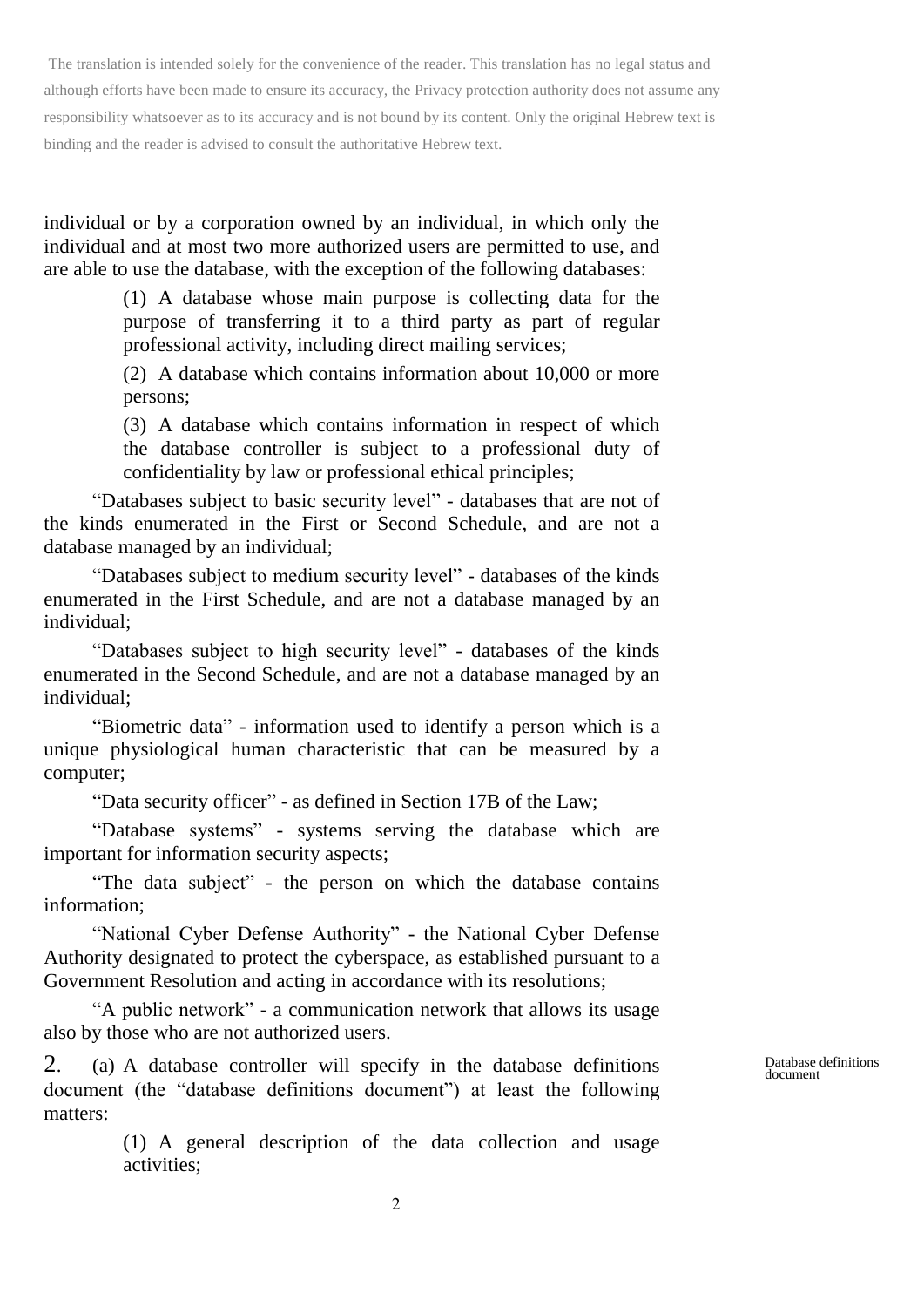(2) A description of the purposes for which the data is used;

(3) The types of data contained in the database, in accordance with the list of data types in Item 1(3) of the First Schedule;

(4) Details regarding the transfer of the database or substantial parts thereof outside the State borders or the use of the data outside the State borders, the purpose of transfer, country of destination, manner of transfer and the identity of the transferee;

(5) Data processing activities by a processor;

(6) The main risks concerning a breach of information security and the manner in which they are dealt with;

(7) The name of the database manager, the database processor and the data security officer, if appointed.

(b) The database controller will update the database definitions document whenever a significant change has been made to the matters detailed in Sub-Regulation (a) and will annually assess, by 31 December of each year, the need for such an update due to technological changes within the organization or security incidents as per Regulation 11.

(c) The database controller will review annually whether the data stored in the database exceeds what is required for the database purposes.

3. Where there is a duty to appoint a data security officer, or where a data security officer of the database has been appointed, the following provisions shall apply:

(1) A data security officer will directly report to the database manager or to an active manager of the database's controller or processor, as appropriate, or to another senior official who directly reports to the database manager;

(2) The data security officer will prepare a data security procedure and have it approved by the database controller;

(3) The data security officer will prepare a plan for regular monitoring in regard to compliance with these Regulations, implement this plan and notify the database controller and the database manager of his findings;

(4) The data security officer will not perform an additional role which may put him at risk of conflict of interest while performing his role according to these Regulations;

(5) Where a database controller assigns the data security officer tasks that are additional to the duties listed in Paragraphs (2) and (3) for the purpose of implementing these Regulations, they will be clearly defined;

Data security officer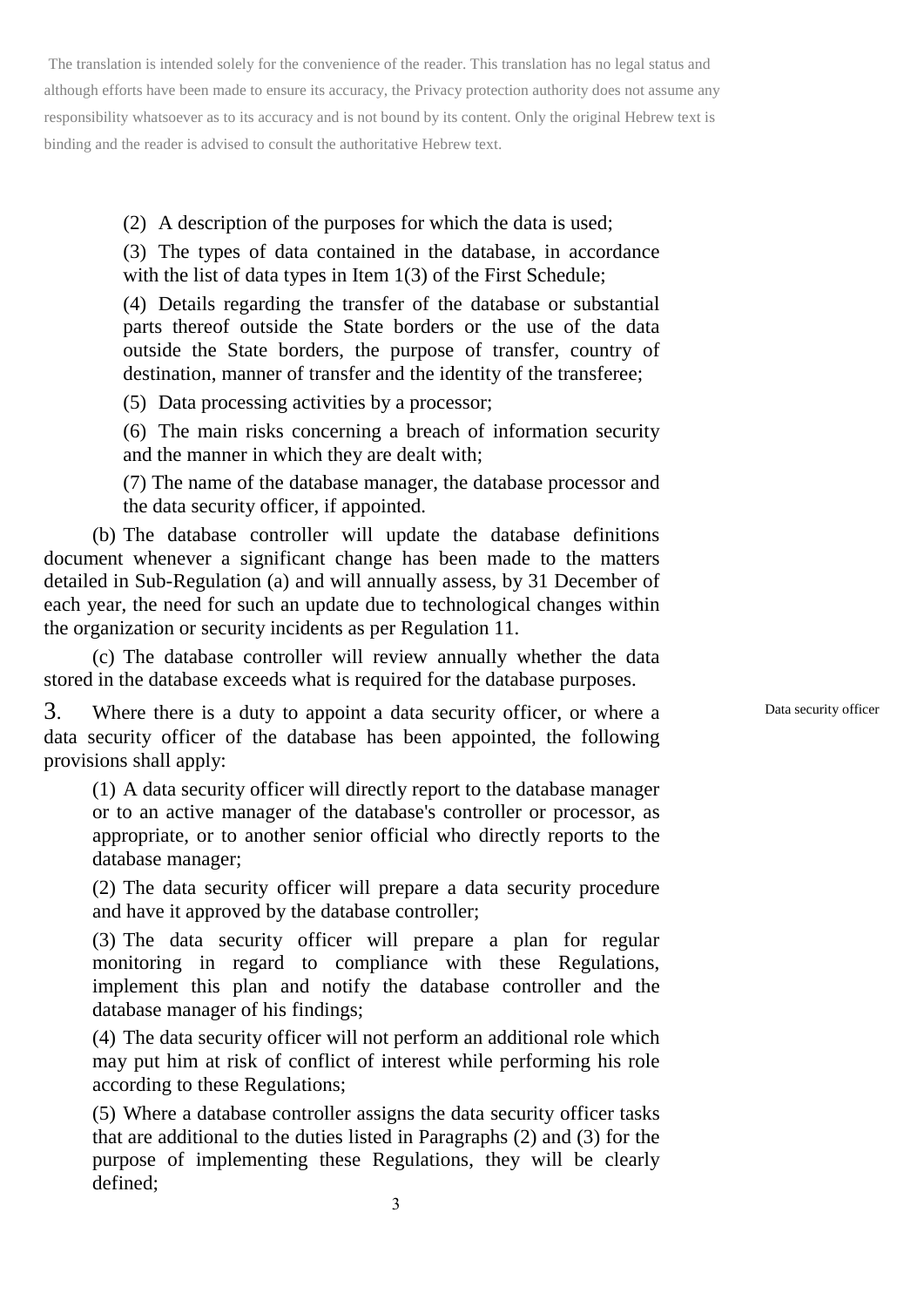(6) A database controller will allocate to the data security officer the necessary resources for carrying out his role.

4. (a) A database controller will prescribe a written data security procedure ("the Procedure") according to the database definitions document and these Regulations. The Procedure will be binding upon each one of the authorized users depending on the parts of the Procedure that are disclosed to him in accordance with Sub-Regulation (b).

(b) A database controller will retain the Procedure in such a manner that details from the Procedure will be disclosed to authorized users only to the extent required for performing their role.

(c) The Procedure will include, inter alia, the following:

(1) Instructions concerning physical protection of the database sites and their surroundings as per Regulation 6;

(2) Access authorizations to the database as well as to database systems pursuant to Regulation 8;

(3) Description of the means intended to protect the database systems and the manner of their operation for this purpose;

(4) Instructions to authorized users of the database and database systems regarding the protection of data stored in the database;

(5) The risks to which the data in the database is exposed in the course of the database controller's ongoing activities, including those originating from the database systems structure as detailed in Regulation 5(a), the manner in which these risks are identified and dealt with, including by commonly used encryption mechanisms to protect the data stored in the database or in the database systems;

(6) The manner of dealing with information security incidents as per Regulation 11, according to the severity of the incident and information sensitivity level;

(7) Instructions concerning the management and usage of portable devices pursuant to Regulation 12.

(d) In a database subject to medium or high security level, the Procedure will address, in addition to the provisions of Sub-Regulation (c), also the following:

> (1) Identification and verification measures with respect to access to the database and to the database systems, pursuant to Regulation 9;

> (2) The manner of monitoring the use of the database, including the documentation of accessing the database systems pursuant to

Data security procedure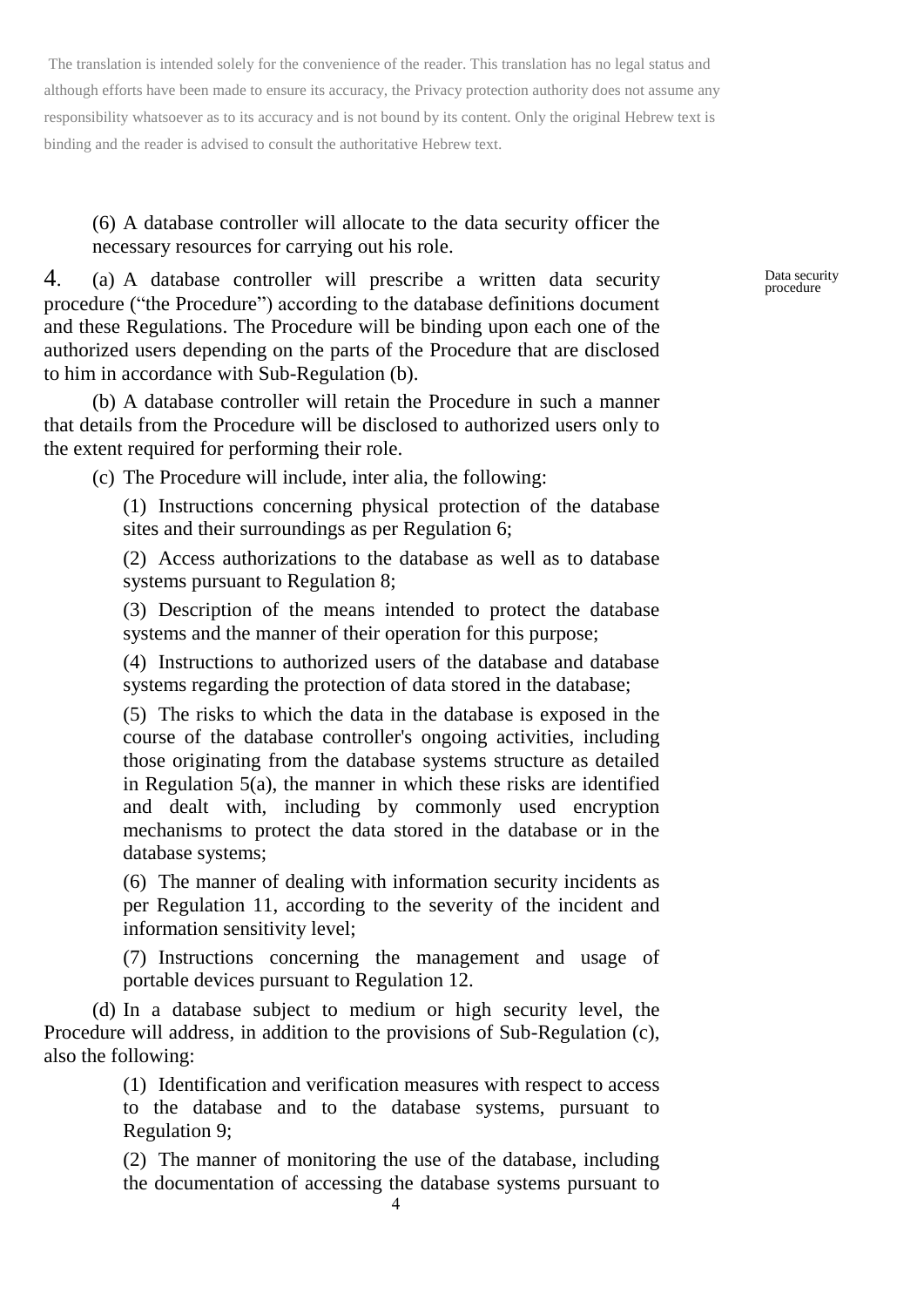Regulation 10;

(3) Instructions with respect to conducting periodical audits to ensure that appropriate security measures, in accordance with the Procedure and these Regulations as per Regulation 16, are in place;

(4) Instructions regarding backup of the data as noted in Regulation  $18(a)(1)$ ;

(5) Instructions regarding the manner in which development activities in the database are performed and documented, including the manner developers may access the data in the database.

(e) The database controller will annually assess the need to update the Procedure and, irrespective of this, will assess whether the Procedure should be updated in the following instances:

> (1) Material modifications in the database systems or data processing processes are carried out;

> (2) New technological risks relating to the database systems have become known.

(f) An organization that controls several databases may prescribe a data security procedure according to this Regulation in a single document which concerns all databases it controls that have the same security level.

5. (a) A database controller will maintain an up-to-date document of the database structure, as well as an up-to-date inventory of the database systems, including:

> (1) Infrastructure and hardware systems, types of communication and data security components;

> (2) The software systems used to operate, administer and maintain the database, to support its activity, monitor it and secure it;

> (3) Software and interfaces used for communication to and from the database systems;

> (4) A diagram of the network in which the database is operating, including a description of the connections between the different system components and the physical location of these components;

> (5) The date in which the document and the inventory were last updated.

(b) The up-to-date database structure document and inventory will be

Mapping the database systems and performing a risk assessment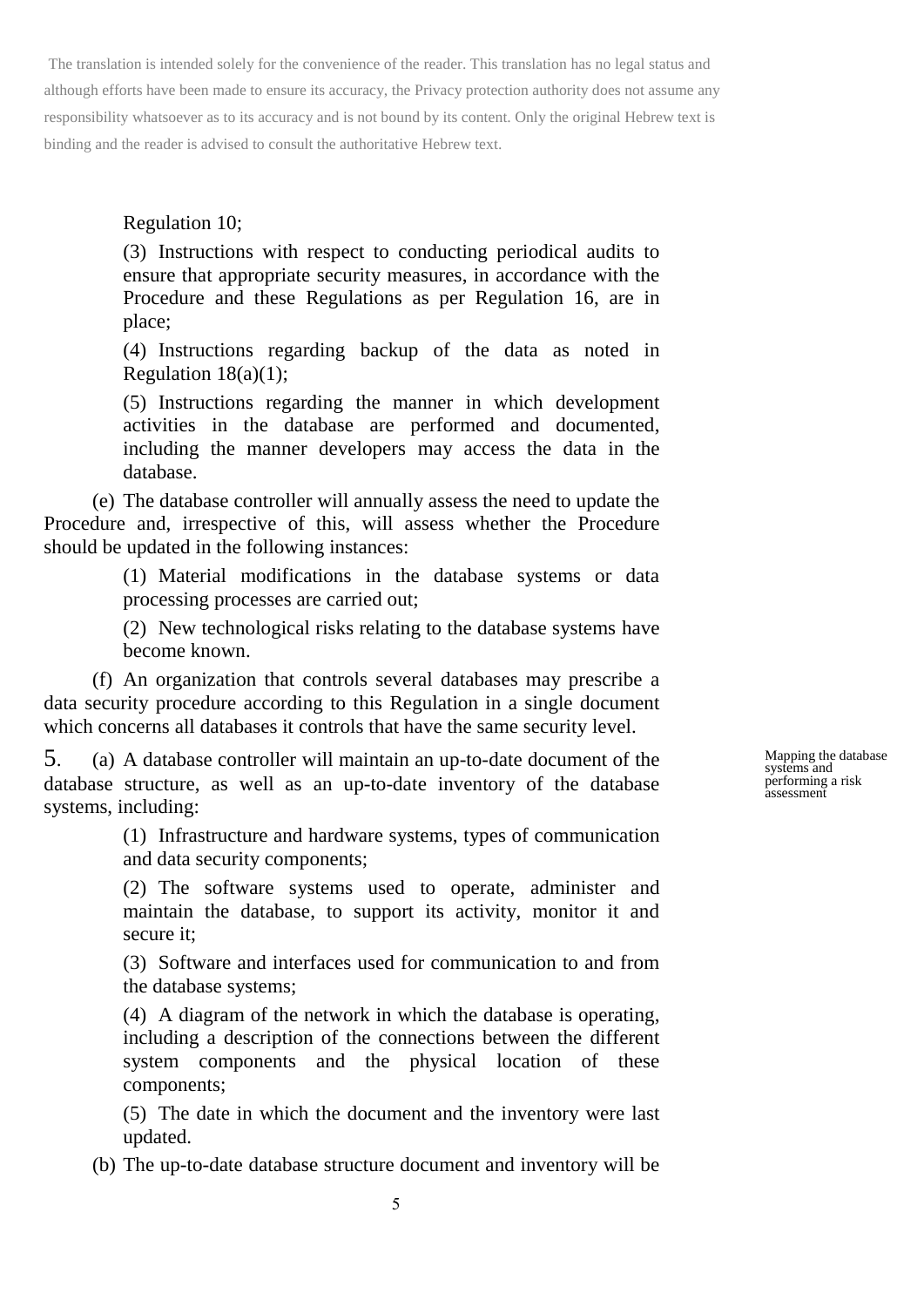secured in such a manner that only authorized users who require them for the performance of their role will be provided access.

(c) In a database subject to high security level, the database controller is responsible to conduct a data security risk assessment (the "risk assessment"); the database controller will discuss the findings of the risk assessment provided to him, consider the need to update the database definitions document or the data security procedure as a result, and act to amend the shortcomings found in the course of the assessment, if any; such risk assessment will take place at least once every eighteen months.

(d) In a database subject to high security level, the database controller is responsible to conduct, at least once every eighteen months, penetration tests to the database systems in order to test their vulnerability to external and internal threats; the database controller will discuss the results of the penetration tests and act to amend the faults found, if any.

(f) An organization that controls several databases may prescribe the inventory pursuant to Sub-Regulation (a) in a single document covering all databases it controls that have the same security level, and may also perform the duties prescribed in Sub-Regulations (c) and (d) in a single risk assessment or in a single penetration test, as relevant, with respect to all databases he owns that have the same security level.

6. (a) A database controller will ensure that the systems listed in Regulation  $5(a)(1)$  are maintained in a secure place, preventing unauthorized penetration and entry, and which is suitable to the nature of the database activity and the sensitivity of information therein.

(b) A controller of a database subject to medium or high security level will take measures to monitor and document the entry to and exit from sites in which the systems listed in Regulation  $5(a)(1)$  are located, as well as the setting and removing of equipment in and from the database systems.

7. (a) A database controller will not grant access to information stored in the database and will not change the scope of authorization granted, unless he took reasonable measures, commonly used in the processes for screening and placing employees, to ensure that there is no concern that the authorized user is not suitable to be granted access to information stored in the database; such measures will be taken in accordance with the sensitivity of the information in the database and the scope of access permissions attached to the role proposed to the relevant person, pursuant to Regulation 8.

(b) Before users gain access to the database or before a change in the scope of their authorizations, the database controller will hold training sessions for authorized users regarding the obligations embodied in the Law Physical protection and secure surroundings

Data security in manpower management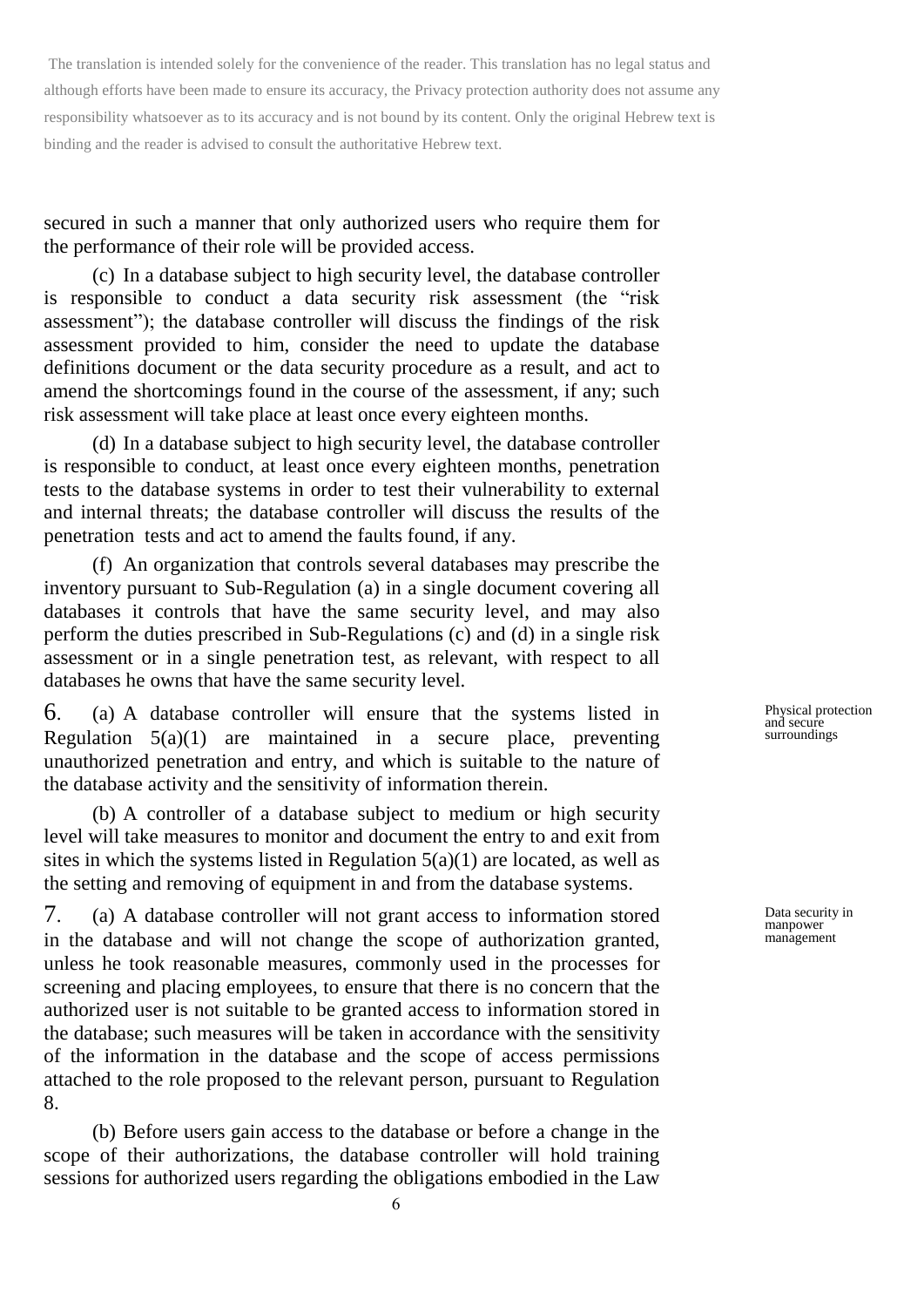and Regulations, and provide them information regarding their duties according to the Law and the data security procedure.

(c) In a database subject to medium or high security level, the database controller will hold periodical training to authorized users regarding the database definitions document, data security procedure and the data security provisions embodied in the Law and Regulations, as necessary for performing their role, and the duties that they impose on authorized users; such training shall take place at least once every two years, and with respect to certifying a new authorized user for a new role as soon as possible after he was certified.

8. (a) A database controller will determine access permissions of authorized users to the database and database systems in accordance with the role's responsibilities; access permission will be granted only to the extent required for performing the role.

(b) A database controller will keep an up-do-date record of roles, user permissions granted to these roles and the authorized users performing such roles (the "valid authorizations list").

9. (a) A database controller will take appropriate measures under the circumstances, and according to the nature and kind of the database, in order to ensure that only authorized users, according to the valid authorizations list, are using the database and the database systems.

(b) In a database subject to medium or high security level -

(1) The identification manner will be, as much as possible, by a physical mean subject to the exclusive control of the authorized user;

(2) The data security procedure will also prescribe instructions with respect to Sub-Regulation (a), including in the following matters:

(a) The manner of identification; in case the manner of identification is based on passwords, the Procedure will also address the password strength, number of failed attempts and the frequency of changing passwords that will take place according to the authorized user's role, and in any event, at least every six months;

(b) Automatic disconnection following a time of inactivity;

(c) The manner of dealing with malfunctions related to identity authentication.

(c) Immediately following the termination of an authorized user's role, a database controller will ensure revoking the permissions of an Access permissions management

Identification and authentication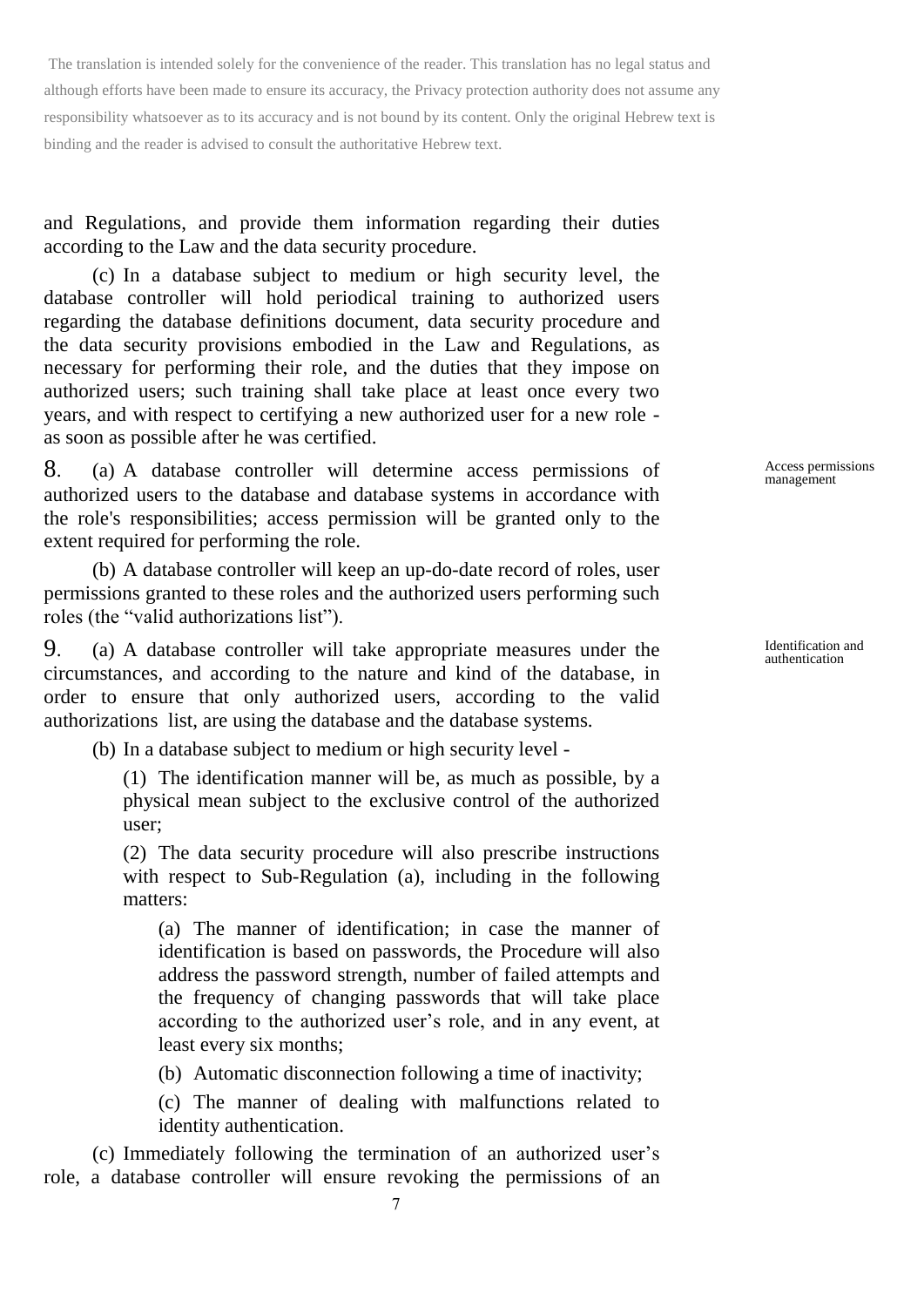authorized user who stopped working in his role, and as much as possible, changing the passwords to the database and database systems which the authorized user could have known.

10. (a) In the systems of a database subject to medium or high security level, an automatic recording mechanism shall enable monitoring the access to the database systems (in this Regulation - "monitoring mechanism"), including the following data: user identity, date and time of access attempt, system component to which access was attempted, access type, its scope, and whether access was granted or denied.

(b) The monitoring mechanism will not enable, to the extent possible, disabling or modifying its operation; the monitoring mechanism will detect such modifications or the disabling of its operation and will send alerts to those responsible.

(c) A database controller will prescribe a routine procedure to examine the records of the monitoring mechanism, prepare a report of the issues found and the measures taken as a result.

(d) The records of the monitoring mechanism will be retained for at least 24 months.

(e) A database controller will inform the database authorized users of the monitoring mechanism to the database systems.

11. (a) A database controller is responsible to document every case in which an event was discovered, raising concern regarding a breach of the data integrity, unauthorized use thereof or deviation from authorization (hereinafter - "security incidents"); the said documentation will be based as much as possible on automatic records.

(b) In the data security procedure, a database controller will also prescribe instructions with respect to handling information security incidents, depending on the event severity and the information sensitivity level, including with respect to revoking authorizations and other necessary immediate measures, and with respect to the reporting of security incidents to the database controller and the actions taken in response.

(c) In a database subject to medium security level, the database controller will hold a discussion regarding data security incidents at least once a year and assess the need to update the data security procedure; in a database subject to high security level, such a discussion will be held at least quarterly.

(d) In case of a severe security incident -

(1) The database controller will immediately notify the Registrar and report to the Registrar on the measures he took following the Monitoring and documenting access

Documentation of security incidents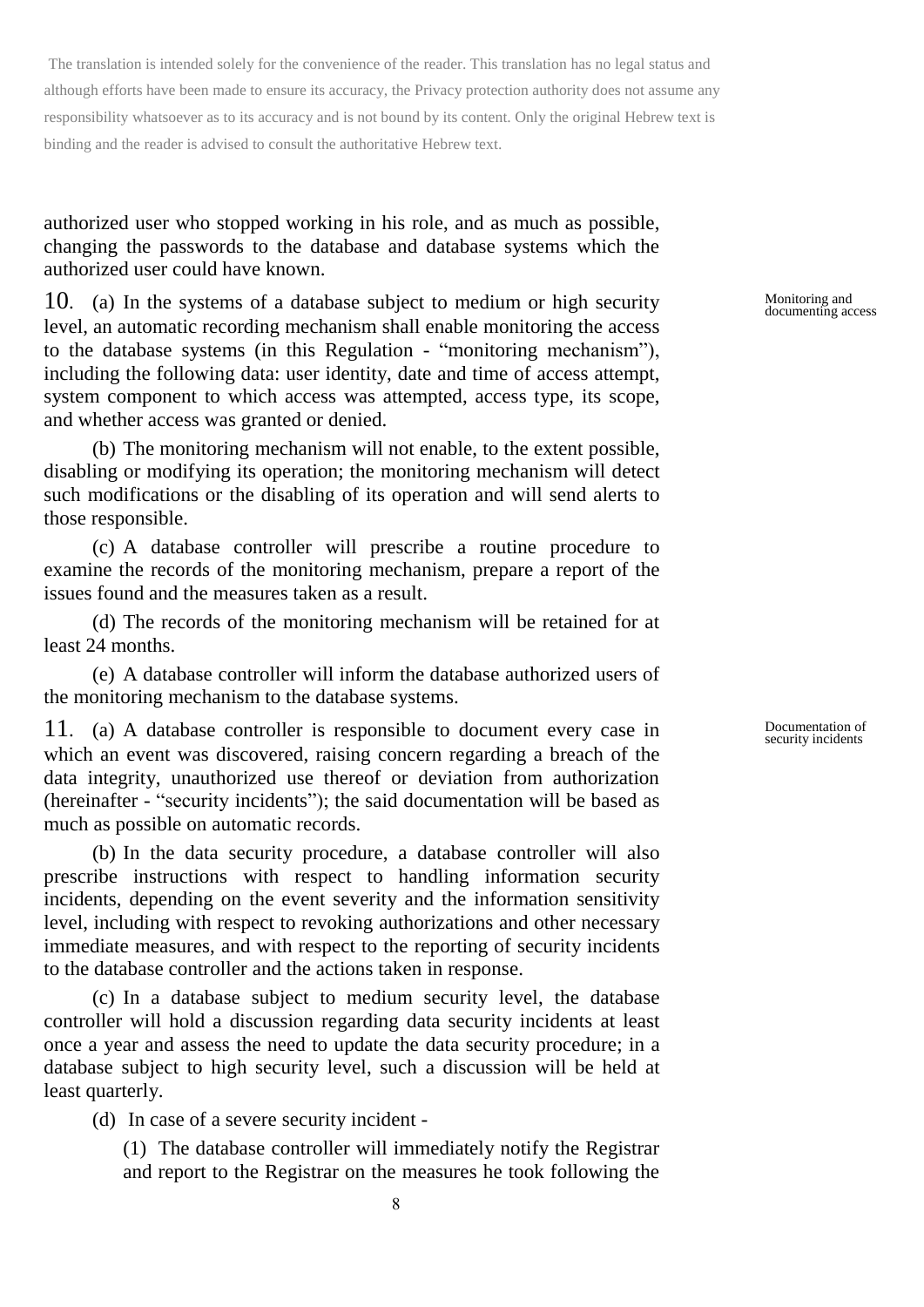#### incident;

(2) The Registrar may order a database controller, except a controller of the databases listed in Section 13(e) of the Law, and after consulting with the head of the National Cyber Defense Authority, to give a notice of the security incident to a data subject who may suffer damage as a result of the incident.

12. A database controller will restrict or deny the option to connect portable devices to the database systems in a manner which is compatible with the information security level applicable to the database, the data sensitivity, the special risks to the database systems or to the data, stemming from connecting portable devices and with the existence of appropriate safeguards against such risks; a database controller who enables using data from the database on a portable device or copying the data to a portable device will take protection measures according to the special risks related to the use of a portable device in that database; in this regard, employing commonly used encryption methods will be deemed taking reasonable measures to protect the data copied to a portable device.

13. (a) A database controller will ensure that the database systems are managed and operated properly, as commonly acceptable in the operation of such systems.

(b) A database controller will separate, to the extent and level reasonably possible, between the database systems which enable access to data and other computer systems used by the database controller.

(c) A database controller will ensure updating the database systems on a regular basis, including the computer material required for their operation; no use will be made of systems whose manufacturer does not support their security aspects, unless an appropriate security solution is provided.

14. (a) A database controller will not connect the database systems to the Internet or to another public network without installing the appropriate safeguards against unauthorized penetration or against software that can damage or disrupt computers or computer material.

(b) The transfer of information from the database through a public network or the Internet will be conducted by commonly used encryption methods.

(c) In a database that can be accessed remotely using the Internet or another public network, measures intended to identify the user and verify his permission to perform the activity remotely and the scope of such permission, will be used in addition to the safeguards pursuant to SubPortable devices

Secure and updated management of the database systems

Network security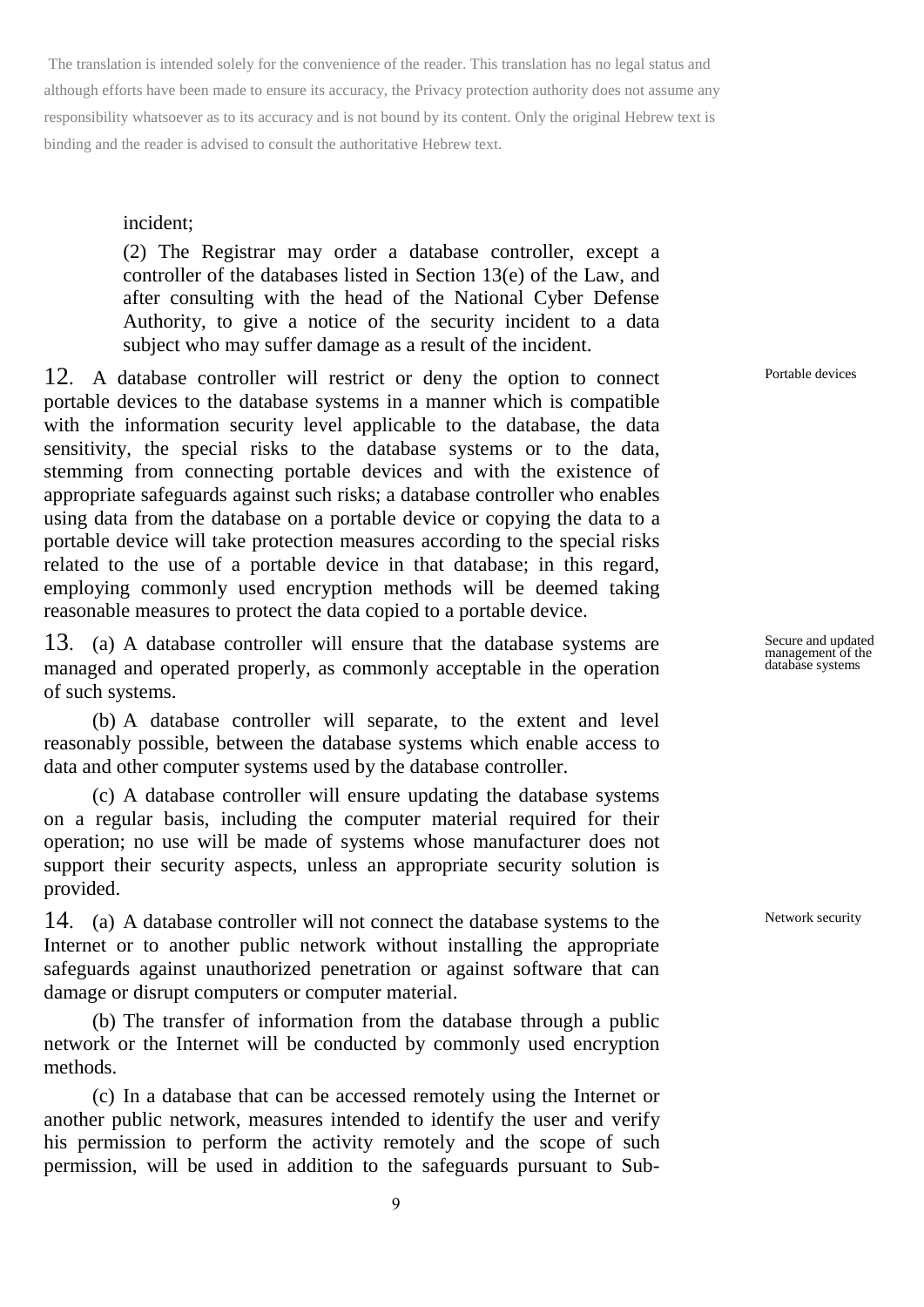Regulations (a) and (b); with respect to access of an authorized user to a database with a medium or high security level, a physical means subject to the exclusive control of the authorized user will be used.

15. (a) A database controller entering into an agreement with an external service provider in order to receive a service which involves granting this external service provider access to the database -

> (1) Will assess, prior to entering an agreement with the external service provider, the data security risks involved in the engagement;

> (2) Will expressly agree with the external service provider (in this Regulation - the "agreement") on the following, taking into account the risks mentioned in Paragraph (1):

(a) The data the external service provider may process and the permitted purposes of its use as required by the agreement between the parties;

(b) The database systems that the external service provider may access;

(c) The type of processing or activities the external service provider may perform;

(d) The agreement duration, the manner of returning the data to its controller at the end of the agreement, its destruction at the disposal of the external service provider and of reporting accordingly to the database controller;

(e) The manner data security obligations which apply to the processor of the database according to these Regulations are implemented, and additional data security instructions set by the database controller, if any;

(f) The external service provider shall have his authorized users sign an undertaking to protect the information confidentiality, to use the data only according to the agreement and to implement the data security measures prescribed in the agreement as per Sub-Paragraph (e);

(g) Where a database controller permitted the external service provider to provide the service through another entity - it is the duty of the former to include in the agreement with the other entity all the matters detailed in this Regulation;

(h) The external service provider must report, at least annually, to the database controller on the manner the obligations by these Regulations and the agreement are

**Outsourcing**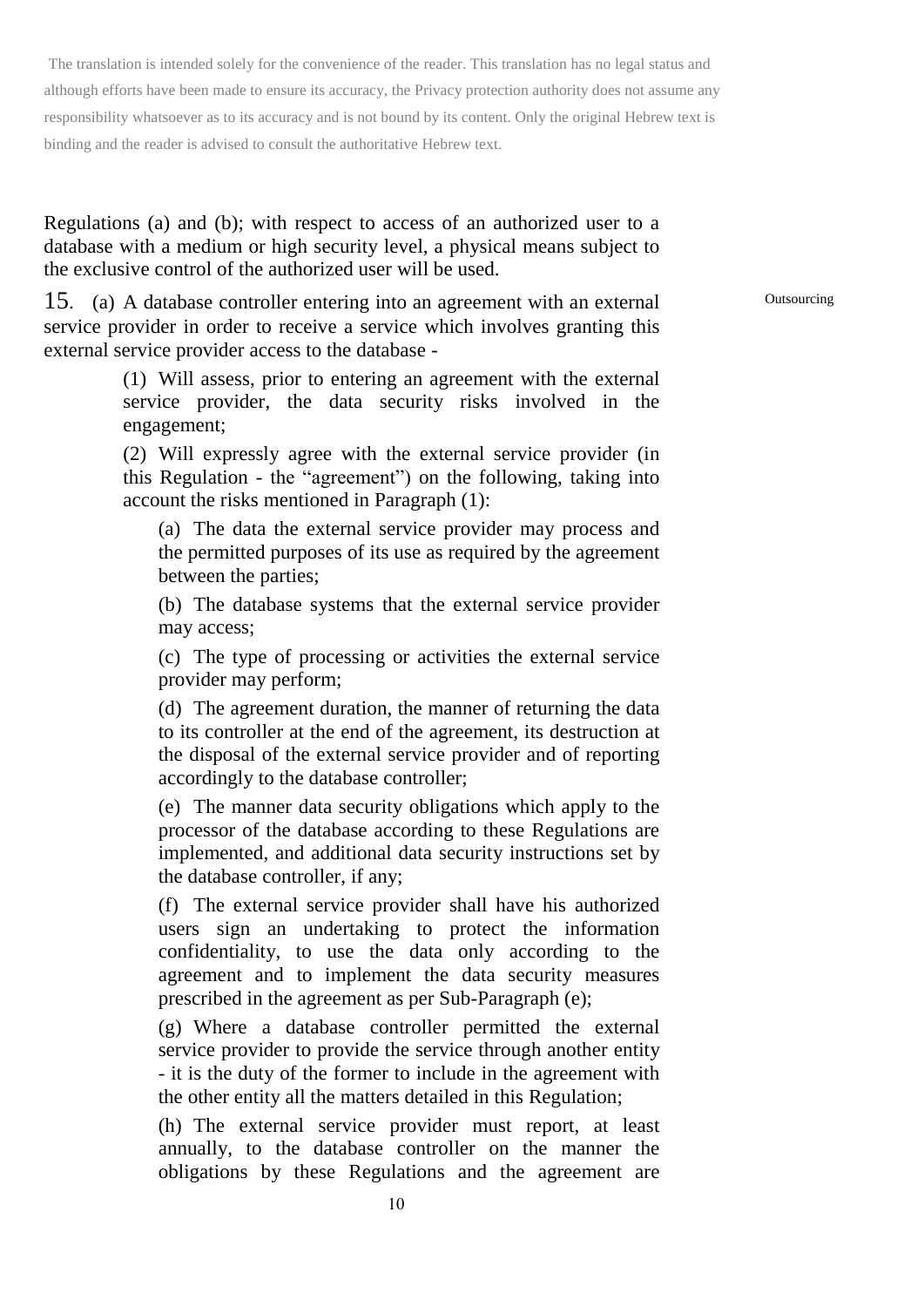> implemented, as well as to notify the database controller in case of a security incident;

(3) Will detail in the data security procedure of the database also the matters listed in Paragraph  $(2)(a)$  to (e) and will explicitly refer to the agreement with the external service provider and his data security procedure;

(4) Will take measures to monitor and supervise the compliance of the external service provider with the provisions of the agreement and these Regulations, as appropriate, taking into account the risks mentioned in Paragraph (1).

(b) An organization that controls several databases and enters into an agreement with an external service provider which involves access to these databases by the external service provider may comply with the provisions of Sub-Regulation (a)(2) in a single agreement concerning all databases, provided that they all have the same security level.

(c) This Regulation will not apply to an agreement between a database controller and an individual.

16. (a) In a database subject to medium or high security level, the database controller is responsible to conduct, at least once in 24 months, an internal or external audit by an auditor adequately trained in the field of data security who is not the database's own data security officer, in order to ensure it complies with the provisions of these Regulations.

(b) In the audit report, the auditor will report on the adherence of the security measures to the data security procedure and to these Regulations, identify shortcomings and recommend the necessary measures to correct the situation.

(c) A database controller will review the audit reports sent to him and assess the need to update the database definitions document or the data security procedure accordingly.

(d) A controller of a database subject to high security level may fulfil the duty prescribed in this Regulation while conducting a risk assessment which complies with the provisions of Sub-Regulation (b).

(e) An organization that controls several databases may comply with the duty prescribed in this Regulation by performing a single audit for all the databases it controls which have the same security level.

17. (a) A database controller will retain the data collected when implementing the provisions of Regulation  $6(b)$ , 8 to 11, 14, 15(a)(4) and 16, to the extent these Regulations apply to him, in a secure manner for 24 months.

Periodical audits

Retaining security data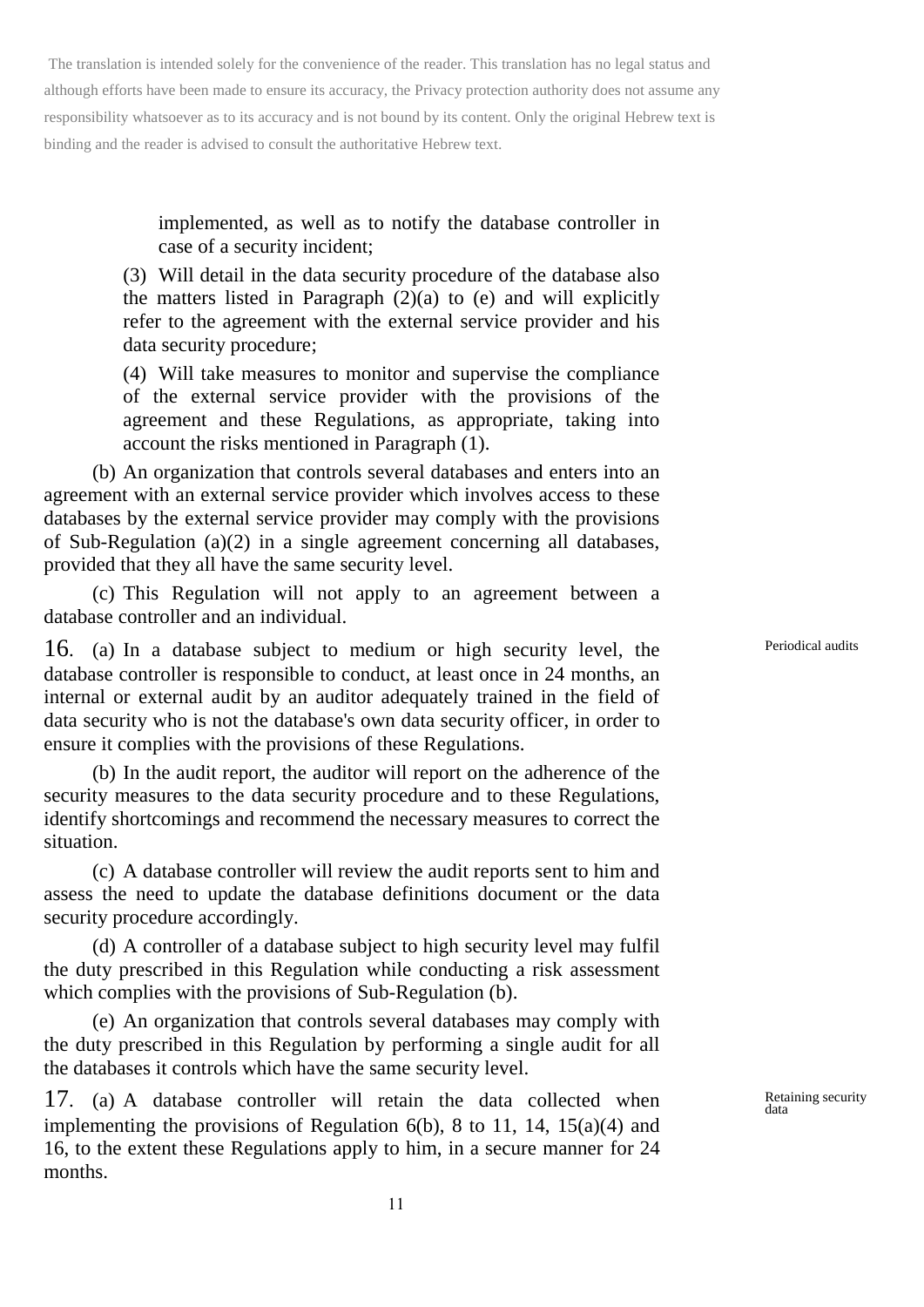(b) In a database subject to medium or high security level, the database controller will back up the data retained as per Sub-Regulation (a) in a manner ensuring that the data can be restored to its original form at all times.

18. (a) In a database subject to medium or high security level, the database controller will prescribe in a document -

> (1) Procedures for routine periodical backup according to Regulation 17(b);

> (2) Procedures to ensure restoring of the data as per Regulation 17(b), provided that such restoration will be with the approval of the database manager;

> (3) That when documenting security incidents pursuant to Regulation 11, data restoring processes will also be documented, including the identity of the person who performed the data restoration and the details of the information restored.

(b) In a database subject to high security level, the database controller is responsible to retain the backup copy of the data mentioned in Regulation  $(a)(1)$  and of the procedures as per Sub-Regulation  $(a)(2)$  in a manner that ensures the integrity of the information and the ability to restore the information in case of loss or destruction.

19. (a) The obligations that apply in these Regulations to a database controller will also apply to a database manager, and with the exception of the obligations prescribed in Regulations 2 and 15(a), they will also apply to the database processor, with the necessary changes as relevant.

(b) A person who bears a duty or responsibility to perform an action required by these Regulations which is not creating a document, shall reasonably document the manner this action is performed, as relevant; the Registrar may give instructions regarding the manner of such documentation.

20. (a) (1) The Registrar, if he believes there are justified reasons, may exempt a certain database from data security obligations pursuant to these Regulations or may impose on a certain database obligations according to these Regulations, in their entirety or some of them, depending on the circumstances, and taking into account, inter alia, the size of the database, the type of information it contains, the scope of activity of the database or the number of its authorized users;

> (2) Exempting from, or imposing, obligations pursuant to Paragraph (1) will take place with a written notice to the database

Data backup and restoration

Obligations of a database controller apply to a database manager and processor; and documenting activity

Registrar's powers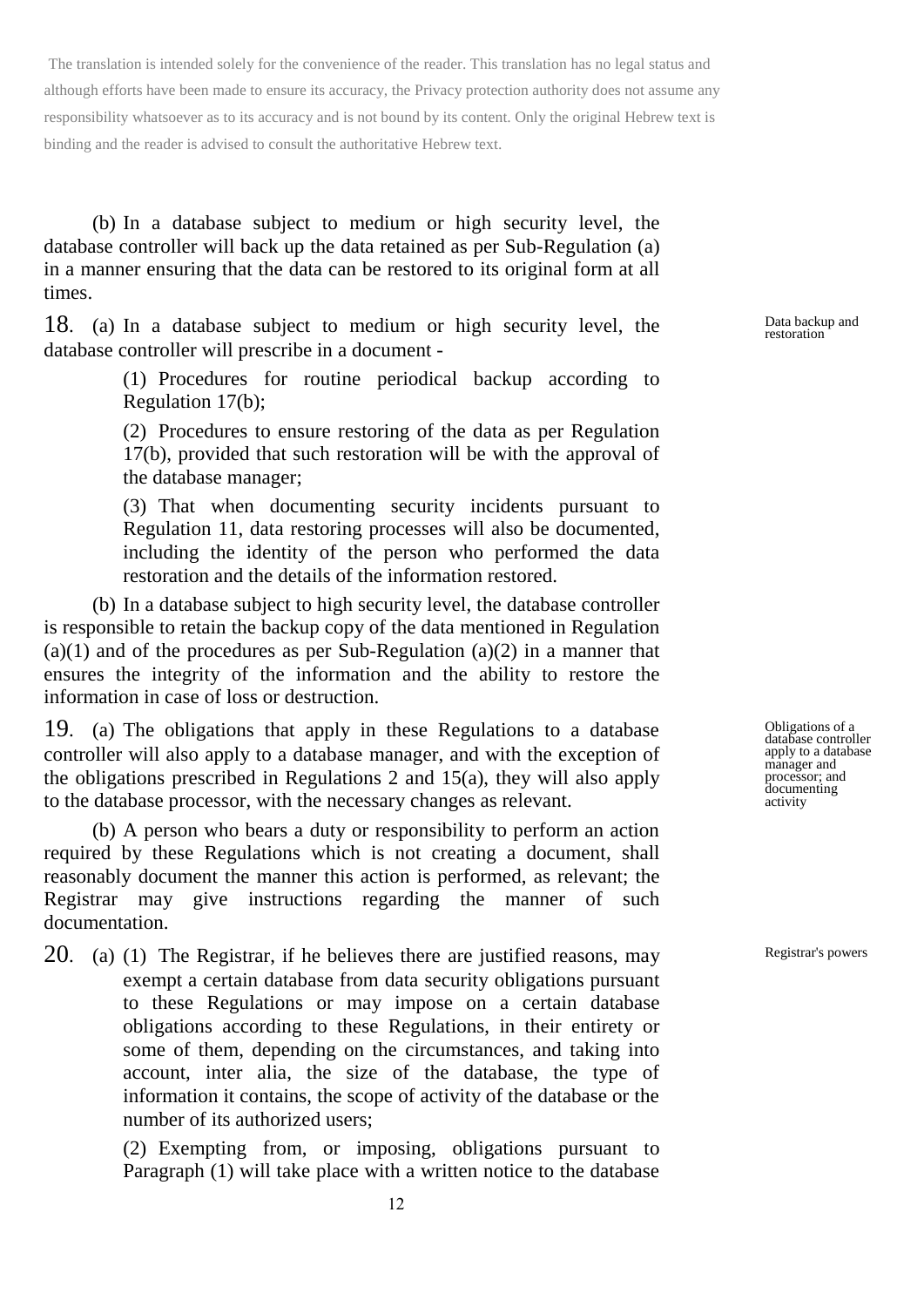> controller; in such a notice the Registrar will prescribe the date in which the exemption from, or imposition of, obligations, as the matter may be, will take effect and may determine different dates with respect to different regulations.

(b) The Registrar may order that those who comply with the instructions of a guidance document regarding data security or the applicable instructions issued by a competent authority with respect to data security, will be deemed to have complied with the provisions of these Regulations, in their entirety or in part, provided the Registrar is satisfied that compliance with the provisions of the guidance document regarding data security or with the applicable instructions issued by a competent authority, as the matter may be, as ordered by the Registrar in accordance with these Regulations, ensures the security level prescribed in these Regulations with respect to that database; in this regard –

"Competent authority" - a public body authorized by law to issue instructions with respect to data security;

"Guidance document regarding data security" - an official standard, Israeli standard or international standard as defined in the Standards Law 5713-1953 or a reference document approved by the Registrar in this regard.

21. In these Regulations –

(1) With respect to databases subject to high level of security - Regulation 1 to 20 shall apply;

(2) With respect to databases subject to medium level of security - Regulation 1 to 4, 5(a), (b) and (e), 6 to 15, 16(a), (b), (c) and (e), 17,  $18(a)$ , 19 and 20 shall apply;

(3) With respect to databases subject to basic level of security - Regulation 1 to 3, 4(a), (b), (c), (e) and (f), 5(a), (b) and (e),  $6(a)$ , 7(a) and (b), 8, 9(a) and (c), 11(a) and (b), 12 to 15, 17, 19 and 20 shall apply;

(4) With respect to a database managed by an individual - Regulations 1, 2, 6(a), 9(a), 11(a), 12 to 14 and 20 shall apply.

22. These Regulations will take effect one year after their publication.

23. Notwithstanding the provisions of Regulation 7(a), with respect to those who are authorized users on the day these Regulations take effect, a database controller subject to the said Regulation shall assess their suitability to access the database through reasonable measures, commonly used in procedures for screening and placing employees, and taking into account the information sensitivity and access permission type, and will

Applicability and exemption to applicability

Commencement

Transitional provision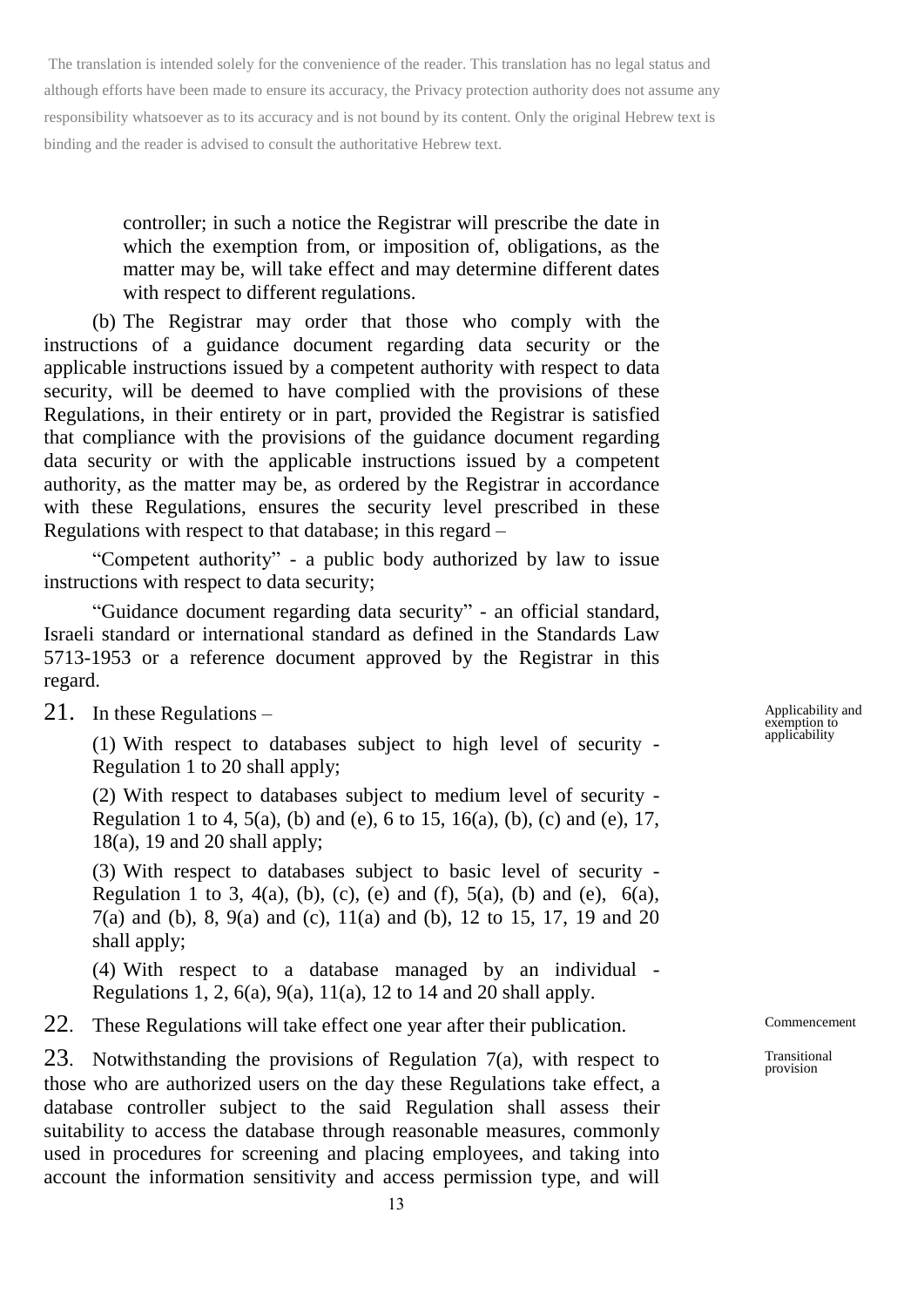## update the access authorizations as necessary.

24. Regulations 2, 3, 9, 10, 12, 13, 14 and 15 of the Protection of Privacy Regulations (Conditions for Data Storage and Protection and Data Transfer Between Public Bodies) 5746-1986 – are null and void.

25. These Regulations shall apply in addition to provisions concerning data security in other enactments unless there is a conflict between them.

Revocation

Relation to other enactments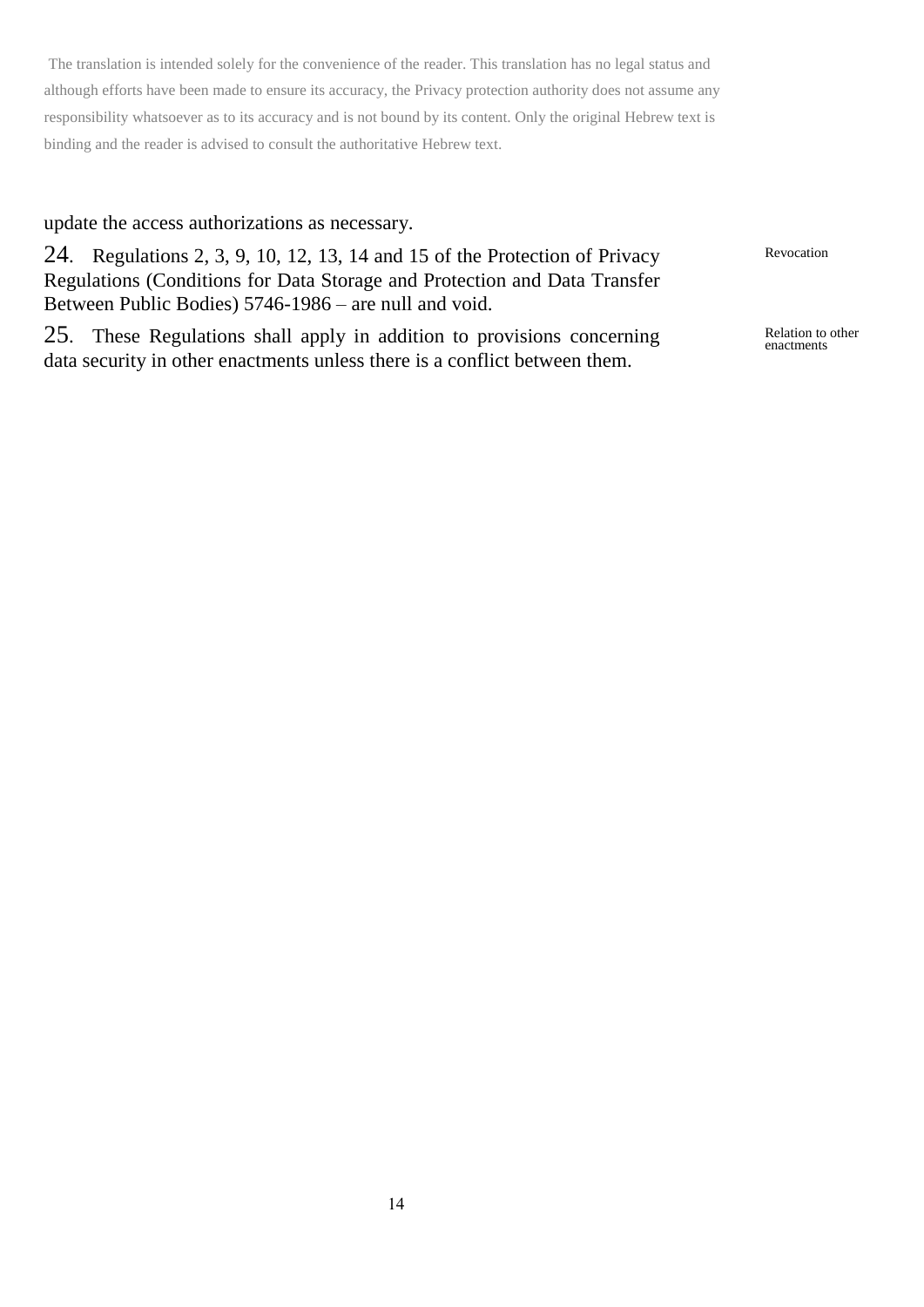#### First Schedule

## (Regulation 1 and the Second Schedule)

- 1. Databases subject to medium level of security
	- (1) A database whose main purpose is collecting data in order to transfer it to a third party as part of regular professional activity, including direct mailing services;
	- (2) A database whose controller is a public body as defined in Section 23 of the Law, even if the provisions of Paragraph (1) or (3) are not complied with;
	- (3) A database which contains data which is one of the following:
		- (a) Information about a person's intimate life, including his conduct in the private domain;
		- (b) Medical information or information regarding the person's mental condition;
		- (c) Genetic information as defined in the Genetic Information Law 5761-2000;
		- (d) Information about a person's political opinions or religious beliefs;
		- (e) Information about a person's criminal records;
		- (f) Telecommunication data as defined in the Criminal Procedure Law (Enforcement Powers - Telecommunication Data) 5768- 2007;
		- (g) Biometric information;
		- (h) Information about a person's assets, financial debts and liabilities, financial situation or a change thereof, his ability to meet financial undertakings and the extent these are met by this person;
		- (i) A person's consumption habits that may denote information as in Items (a) to (g) or regarding a person's personality, beliefs or opinions.

2. Notwithstanding the provisions of Item 1(3), a database that adheres to one of the following is not subject to medium security level but rather to the basic security level:

(1) The database contains information of the types listed in Item  $1(3)(b)$ , (e), (f), (g) with respect to facial photos only and (h) regarding the employees or suppliers of the database controller, provided the information is used for the sole purpose of business management and does not include information of the types listed